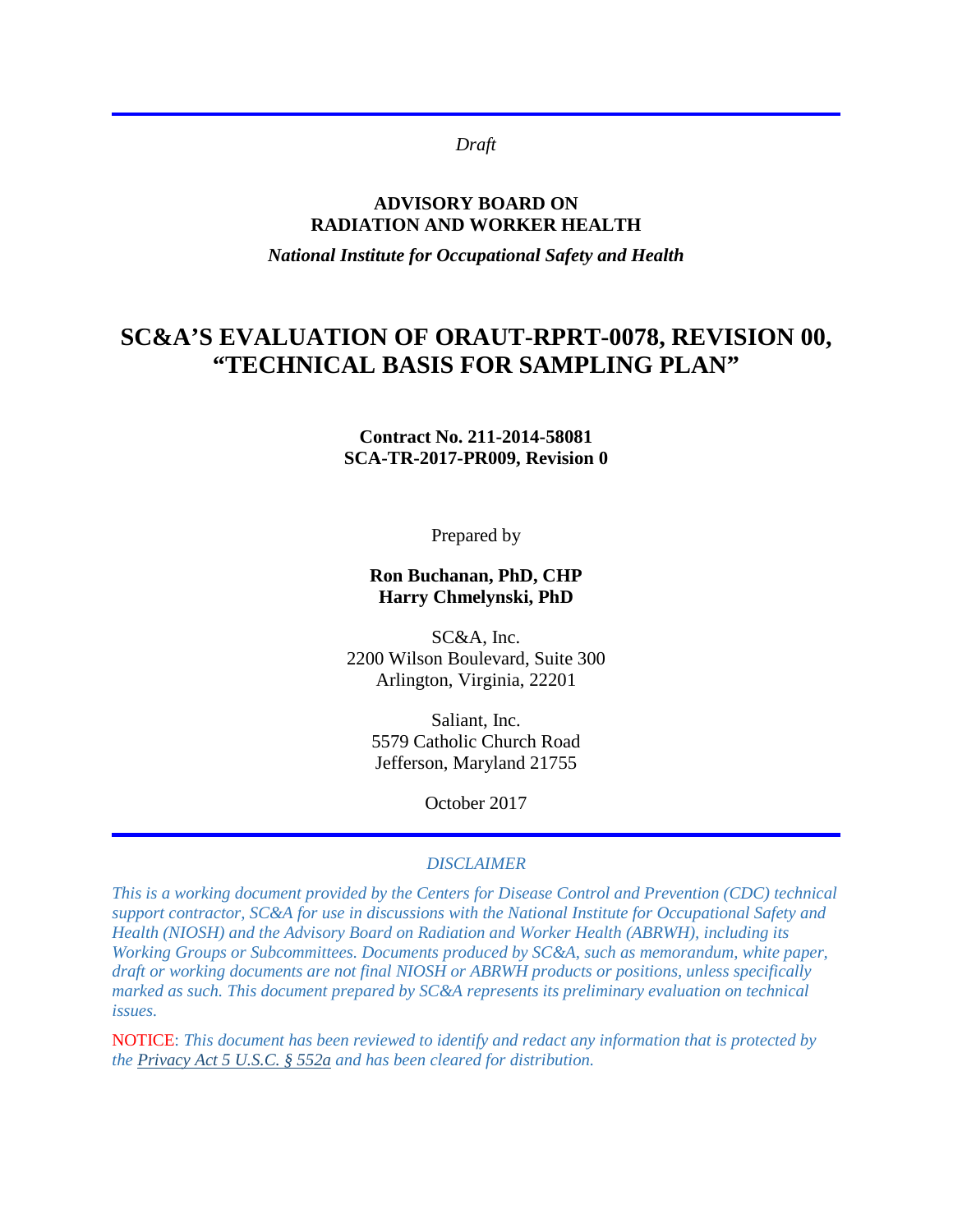| <b>Effective Date:</b> | <b>Revision No.</b> | <b>Document No./Description:</b> | Page No. |
|------------------------|---------------------|----------------------------------|----------|
| 10/3/2017              | ) (Draft)           | SCA-TR-2017-PR009                | 2 of 11  |

#### **SC&A, INC.:** *Technical Support for the Advisory Board on Radiation and Worker Health Review of NIOSH Dose Reconstruction Program*

| <b>DOCUMENT TITLE:</b>                         | SC&A's Evaluation of ORAUT-RPRT-0078, Revision 00, "Technical<br>Basis for Sampling Plan" |
|------------------------------------------------|-------------------------------------------------------------------------------------------|
| <b>DOCUMENT NUMBER/</b><br><b>DESCRIPTION:</b> | SCA-TR-2017-PR009                                                                         |
| <b>REVISION NO.:</b>                           | $0$ (Draft)                                                                               |
| <b>SUPERSEDES:</b>                             | N/A                                                                                       |
| <b>EFFECTIVE DATE:</b>                         | October 3, 2017                                                                           |
| <b>TASK MANAGER:</b>                           | Kathy Behling [signature on file]                                                         |
| <b>PROJECT MANAGER:</b>                        | John Stiver, MS, CHP [signature on file]                                                  |
| <b>DOCUMENT</b><br><b>REVIEWER(S):</b>         | Kathy Behling [signature on file]<br>John Stiver, MS, CHP [signature on file]             |

#### **Record of Revisions**

| <b>Revision</b><br><b>Number</b> | <b>Effective</b><br>Date | <b>Description of Revision</b> |  |
|----------------------------------|--------------------------|--------------------------------|--|
| $0$ (Draft)                      | 10/3/2017                | Initial issue                  |  |
|                                  |                          |                                |  |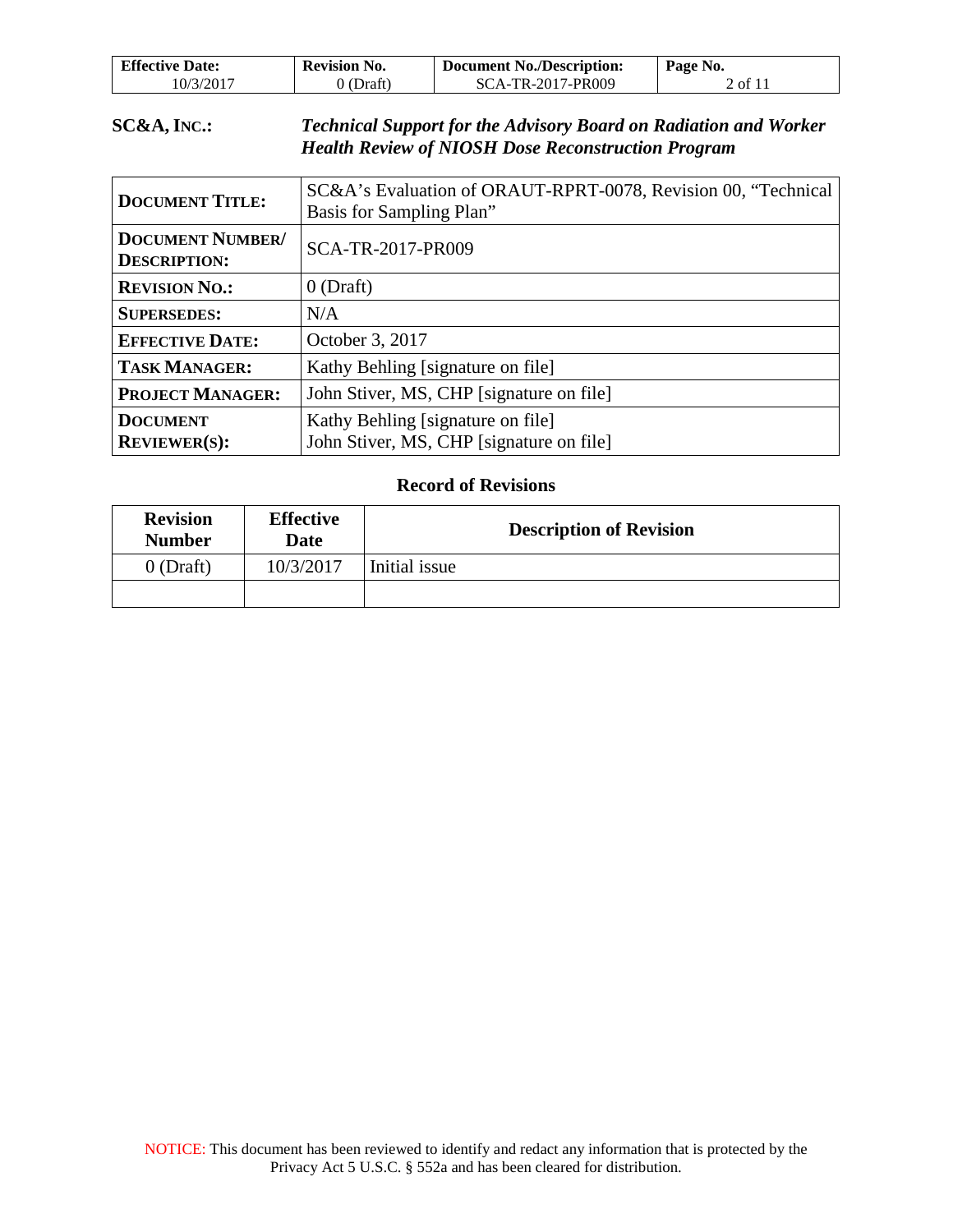| <b>Effective Date:</b> | <b>Revision No.</b> | <b>Document No./Description:</b> | Page No. |
|------------------------|---------------------|----------------------------------|----------|
| 10/3/2017              | 0 (Draft)           | SCA-TR-2017-PR009                | 3 of 11  |

# **TABLE OF CONTENTS**

| 1.0 |     |       |  |
|-----|-----|-------|--|
| 2.0 |     |       |  |
| 3.0 |     |       |  |
|     | 3.1 |       |  |
|     | 3.2 |       |  |
|     |     | 3.2.1 |  |
|     |     |       |  |
|     | 3.3 |       |  |
| 4.0 |     |       |  |
| 5.0 |     |       |  |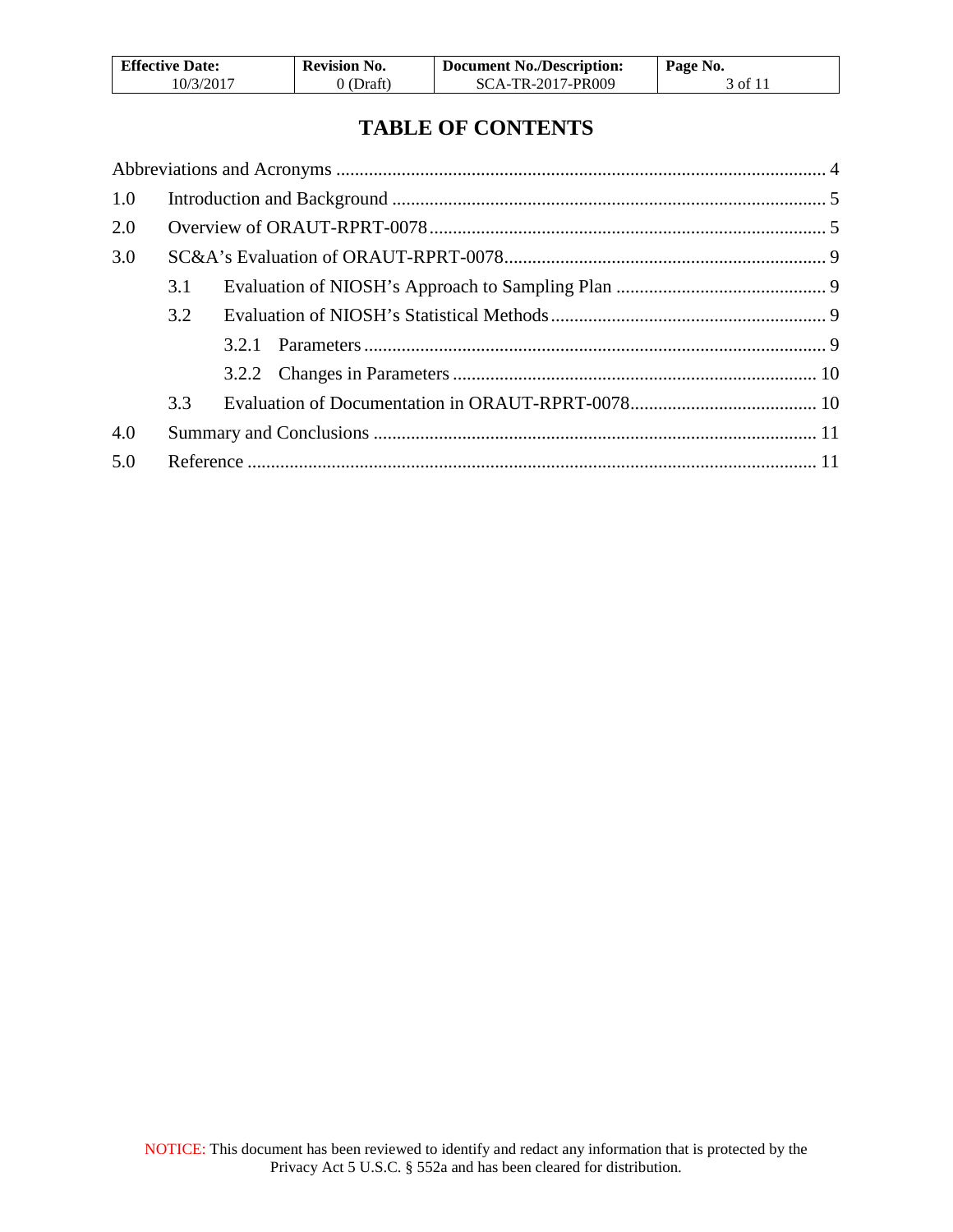| <b>Effective Date:</b> | <b>Revision No.</b> | <b>Document No./Description:</b> | Page No. |
|------------------------|---------------------|----------------------------------|----------|
| 10/3/2017              | 0 (Draft)           | SCA-TR-2017-PR009                | 4 of 11  |

# **ABBREVIATIONS AND ACRONYMS**

<span id="page-3-0"></span>

| <b>ABRWH</b>     | Advisory Board on Radiation and Worker Health         |
|------------------|-------------------------------------------------------|
| <b>AQL</b>       | acceptable quality level                              |
| $\alpha$         | alpha                                                 |
| $\beta$          | beta                                                  |
| $\gamma$         | gamma                                                 |
| <b>LTPD</b>      | lot tolerance percent defective                       |
| <b>CI</b>        | confidence interval                                   |
| dpm/l            | disintegration per minute per liter                   |
| f(m)             | probability of observing <i>m</i> typos in a sample   |
| $\mathfrak{m}$   | observed number of typos in a sample of data          |
| M                | true number of typos in a total data population       |
| $\boldsymbol{n}$ | number of fields in a sample of data                  |
| $\overline{N}$   | number of fields in a total data population           |
| <b>NIOSH</b>     | National Institute for Occupational Safety and Health |
| <b>OC</b>        | operational characteristic                            |
| <b>ORAUT</b>     | Oak Ridge Associated Universities Team                |
| <b>RPRT</b>      | report                                                |
| $\theta$         | theta                                                 |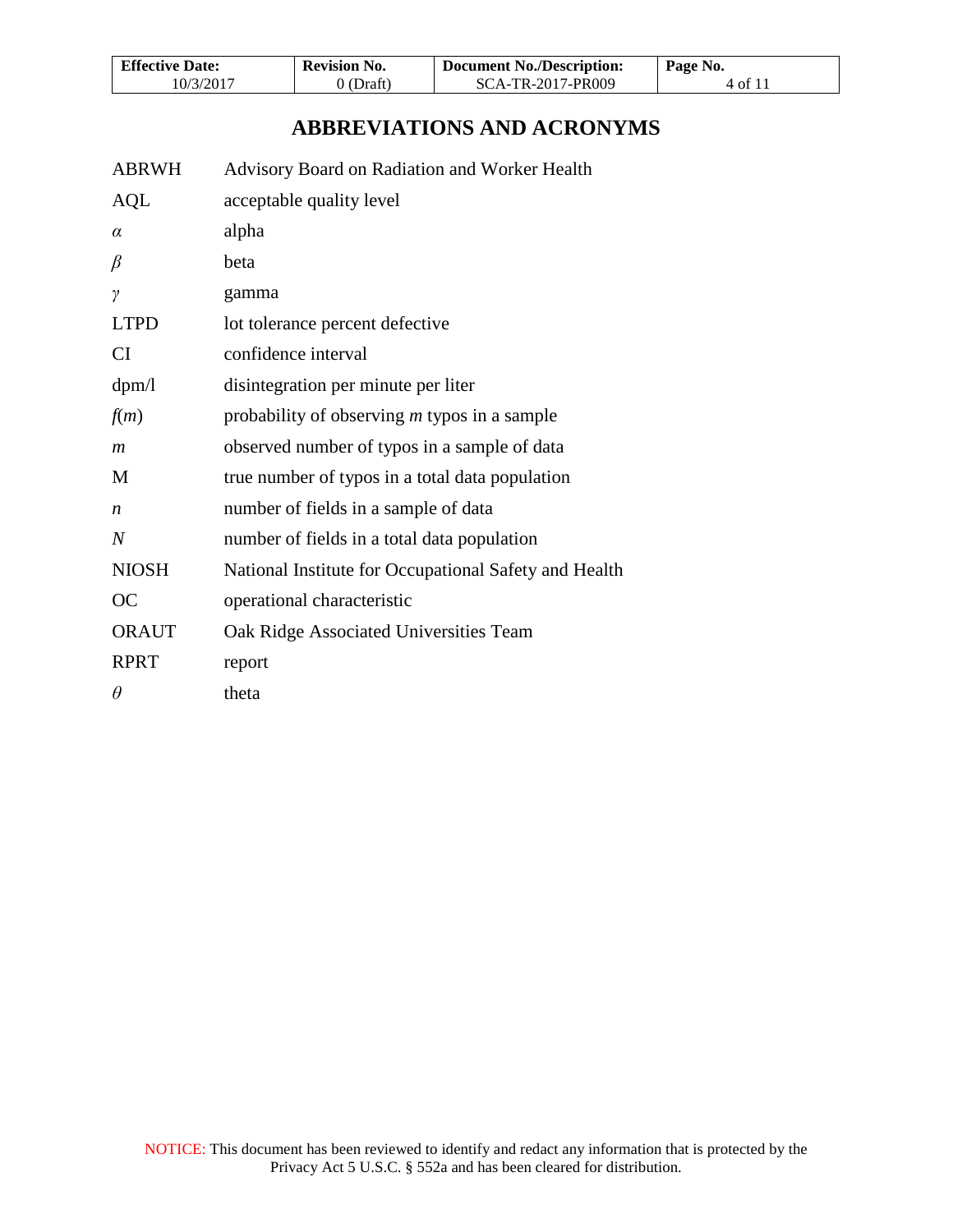| <b>Effective Date:</b> | <b>Revision No.</b> | <b>Document No./Description:</b> | Page No. |
|------------------------|---------------------|----------------------------------|----------|
| 10/3/2017              | 0 (Draft)           | SCA-TR-2017-PR009                | 5 of 11  |

# **1.0 INTRODUCTION AND BACKGROUND**

<span id="page-4-0"></span>In June 2017, the Advisory Board on Radiation and Worker Health tasked SC&A with a technical review of ORAUT-RPRT-0078, *Technical Basis for Sampling Plan*, Revision 00, issued June 17, 2016 (NIOSH 2016, referred to as "RPRT-0078"). In RPRT-0078, the National Institute for Occupational Safety and Health (NIOSH) presents a method to select a sample of data stored in an electronic database and compare it to the corresponding hardcopy (or other primary forms of data) to estimate the number of typos present in the electronic database. NIOSH then provides a means for determining if the observed number of typos in the sample is acceptable, or if the sample should be rejected. This process is useful when a selection of data is to be used from a large population of data stored in an electronic database that has been populated from hardcopy records, such as for creating coworker dose or intake rates.

This report presents SC&A's evaluation of the technical approach, statistical methods, and documentation used by NIOSH in RPRT-0078.

## **2.0 OVERVIEW OF ORAUT-RPRT-0078**

<span id="page-4-1"></span>RPRT-0078 is a detailed document and, for evaluation purposes, it is advantageous to provide a brief outline, as follows:

• **Purpose** – Section 1.0 (page 5). The purpose of the document is to provide a statistical sampling technique in which a comparison of the data in the electronic dataset to the original data is performed (after the transcription from the original to the electronic database is complete) to estimate the typo rate. This information is used to determine if the specified typo rate has, or has not, been exceeded. One or more entry errors in a field in the electronic database is considered one typo. Additional errors in the same field are not consider additional typos.

The main items addressed are:

- The sample size that is needed (i.e., how many fields need to be compared) given preselected acceptance parameters
- Determining the acceptable typo rate in a given sample of the total population

The process in RPRT-0078 only applies to the selection of the appropriate sample and typo rate analysis. It provides no assurance that the hardcopy database is accurate or complete, or that the transcription of the data from the hardcopy to the electronic database is complete.

- **Terms**  Section 2.0 (pages 5–6). A field is an entry into the database (e.g., "0.12 dpm/l"). There are three types of fields in a hardcopy or electronic database: critical, noncritical, and irrelevant, as described below:
	- **Critical Field** Data in which any error makes the data unusable.
	- **Noncritical Field –** Useful data, but not critical.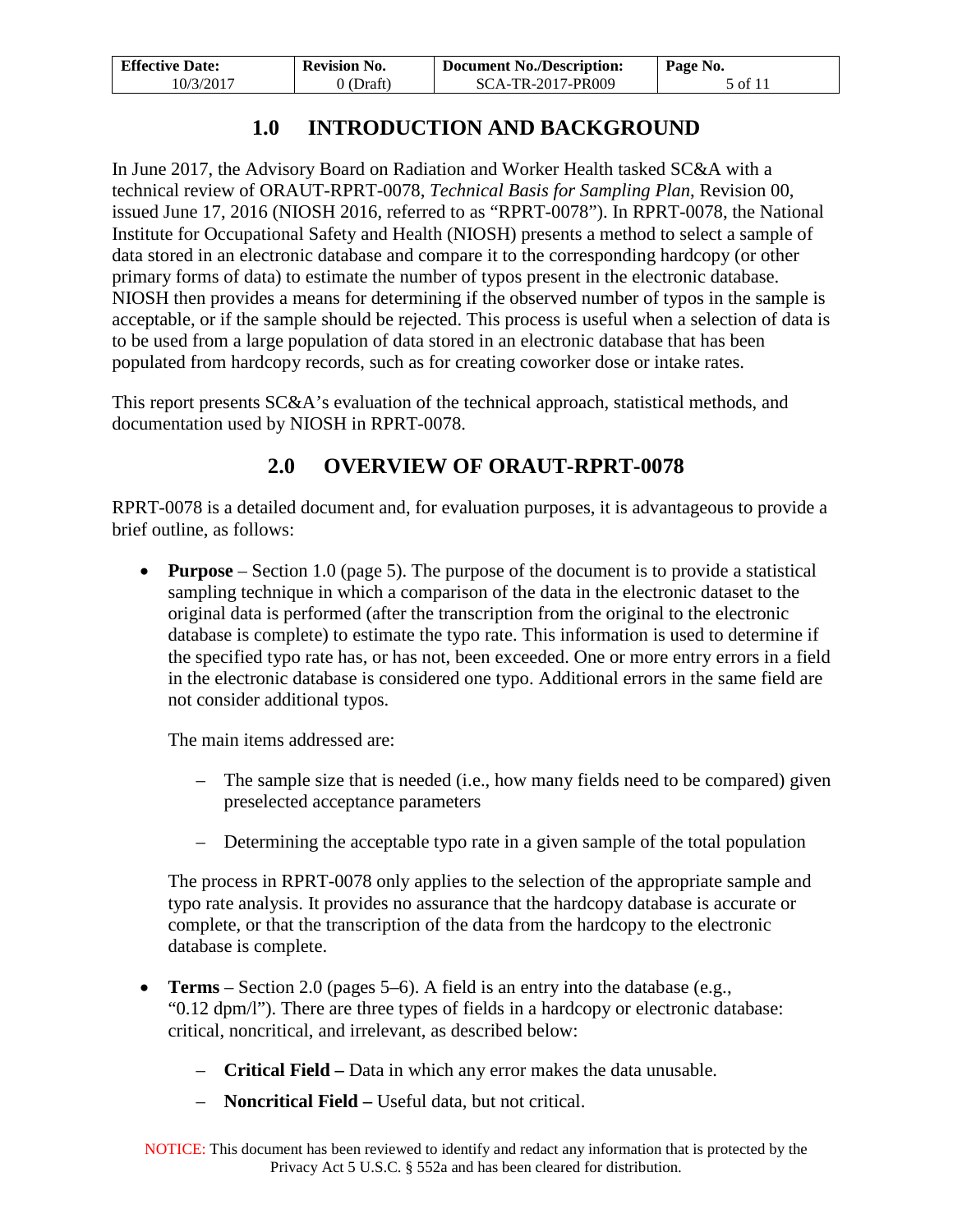| <b>Effective Date:</b> | <b>Revision No.</b> | <b>Document No./Description:</b> | Page No. |
|------------------------|---------------------|----------------------------------|----------|
| 10/3/2017              | (Draft)             | SCA-TR-2017-PR009                | 6 of 11  |

- **All Fields** Consist of both critical and noncritical fields.
- **Irrelevant Field-** Data are not relevant and can be discarded.
- **Lot**  All the usable records in an electronic database.
- **Sample** The set of entries (consisting of either critical or all fields) selected for analysis. There will be separate sets of entries (samples) for critical and for all fields from the electronic database, which will then be compared to the hardcopy.

The critical fields and all fields are analyzed for typos independently. An excess of typos in either type of field disqualifies the database for use as representative data.

- **Basic Equation** Section 3.0 (page 6). The basic function used in RPRT-0078 is presented on page 6 as Equation 3-1. This is the probability mass function for the hypergeometric distribution that provides the probability *f*(*m*) of observing *m* typos in a sample of size *n* number of fields. This is not a simple arithmetic equation, but a probability function that is analyzed using a computer program. It is illustrated in the example on page 7, where the probability of observing 30 typos in a sample of 3,000 fields, if the original transcription typo rate was 1% (50 out of 5,000), is 0.115 (11.5%). The probability of observing other numbers of typos (e.g., 0 to 50) under the same conditions is presented in Figure 3-1 on page 7.
- **Acceptable Error Rate** Section 3.1 (pages 8–9). The acceptable quality level (AQL) is defined as the typo rate that is acceptable. As stated on page 8, NIOSH has defined the AQL for critical fields to be 0.005 (0.5%) and for all fields 0.025 (2.5%).
- **Unacceptable Error Rate** Section 3.1 (pages 8–9). The lot tolerance percent defective (LTPD) is defined as the typo rate that is unacceptable. As stated on page 6, NIOSH has defined the LTPD for critical fields to be 0.01 (1%) and for all fields 0.05 (5%).
- **Consumer's Accept Number**  Section 3.1 (pages 8–9). The user of the data (the consumer) sets the limit at which the typo rate (e.g., 1%) can be exceeded and the data can still be used (in RPRT-0078, NIOSH used a limit of no more than 2.5%; i.e., 97.5% of the time the typo rate will be less than 1%). Under these parameters, the number of typos observed in a given sample that is acceptable is determined, and this value is termed the consumer's "accept number." For example, as illustrated in Figure 3-1, the accept number is 22 typos out of a sample of 3,000 from a population of 5,000. Using an accept number of 22 typos in this case means that there is less than a 2.5% chance of there being more than 50 typos in the total population when 22 (or fewer) typos are observed in a sample of 3,000 out of a population of 5,000.
- **Producer's Accept Number** Section 3.1 (pages 8–9). The risk of rejecting a sample that has less than the acceptable typo rate is termed the producer risk and is set at 0.025 (2.5%) in the examples in RPRT-0078. Figure 3-2 illustrates the selection of the producer's accept number in a process that is similar to the selection of the consumer's accept number above, only with reverse emphasis. In this case, the producer's accept number is 20, meaning that observing more than 20 typos in a sample of 3,000 (out of a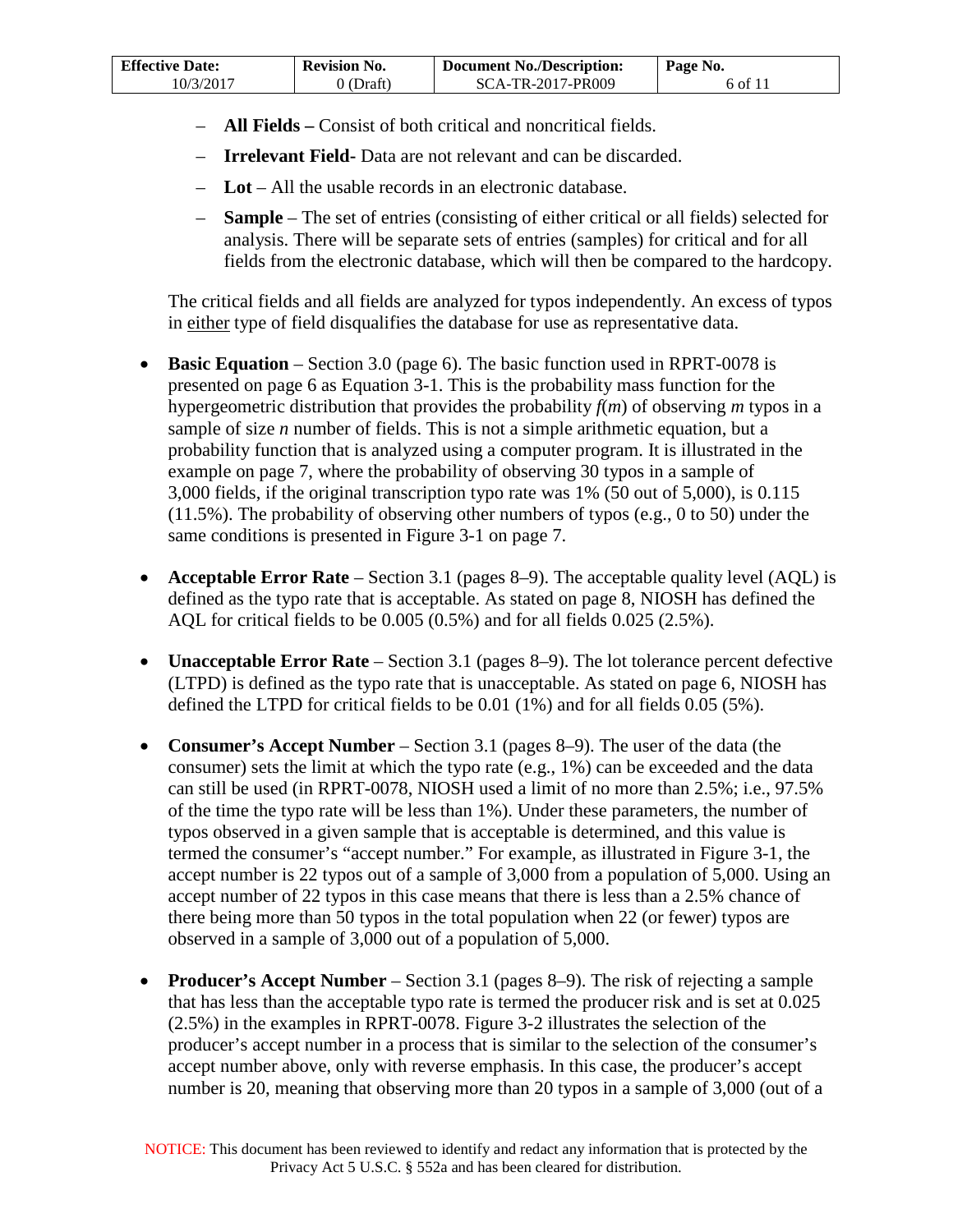| <b>Effective Date:</b> | <b>Revision No.</b> | <b>Document No./Description:</b> | Page No. |
|------------------------|---------------------|----------------------------------|----------|
| 10/3/2017              | 0 (Draft)           | SCA-TR-2017-PR009                | 7 of 11  |

population of 5,000 with 50 typos) would result in incorrect rejection of a valid sample 2.5% of the time.

- **Convergence of Accept Numbers** Section 3.1 (pages 8–9). The goal is to adjust the sample size so that the accept number for the distribution in Figure 3-1 is the same as the accept number for the distribution in Figure 3-2. To accomplish this, using the parameters recommended in RPRT-0078, the sample size is adjusted until an accept number is obtained that leads to the acceptance of a good sample at least 97.5% of the time, while at the same time accepting a bad sample at most 2.5% of the time. As shown in Figure 3-3, this occurs at  $n = 2.435$  where the acceptance number is 17. This means a random sample of *n* = 2,435 critical fields (out of a total population of 5,000) containing 17 or fewer observed typos is consistent with a population typo rate of 1% or less. Observing 18 or more typos means the population typo rate could be greater than 1%. Having determined the required sample size, *n,* and the final accept number, either of the two following methods can be used to accept or reject the sample data. NIOSH recommends Method B in Step 6 on page 16 and in the example on page 17.
- **Decision Method A Use of Accept Number –** Section 3.2 (page 10). The number of observed typos (*m*) in a given sample (consisting of *n* fields) can be compared to the final accept number (which balances the consumer's and producer's risks, as illustrated above). If the observed number of typos is equal to or less than the final accept number, then the sample data are accepted. If the observed number of typos is greater than the final accept number, then the sample data are rejected as having an unacceptable typo rate.
- **Decision Method B Use of Confidence Intervals –** Section 3.3. Pages 10–12 of RPRT-0078 provide a method to derive the 95% confidence interval (CI) from the observed number of typos (*m*) in a sample of size *n* out of a total population of *N* fields in the electronic database. The lower bound of the CI is obtained by running the program associated with the function in Equation 3-6. The upper bound of the CI is obtained by running the program associated with the function in Equation 3-7. Using a 95% CI provides for a producer risk of 2.5% and a consumer risk of 2.5%, as demonstrated on page 11.
- **Large Populations** Section 5.0 (pages 12–14) describes a sampling plan for circumstances where the total number of fields (*N*) is much greater than the number of fields in the sample (*n*). In this case, the hypergeometric distribution can be replaced with a binomial distribution, as given in Equation 5-1 on page 12. For a hypergeometric distribution, the sample data are not replaced after they are used. For a binomial distribution, because *N* is much greater than *n,* the sample data are replaced after they are used, which simplifies the probability function.
- **Discussion of Issues** Section 6.0 (pages 14–16) contains some points of discussion concerning the sampling plan.
	- **Size of Database** It may appear that the number of fields required in a sample would increase in proportion to the number of fields in the original database.

NOTICE: This document has been reviewed to identify and redact any information that is protected by the Privacy Act 5 U.S.C. § 552a and has been cleared for distribution.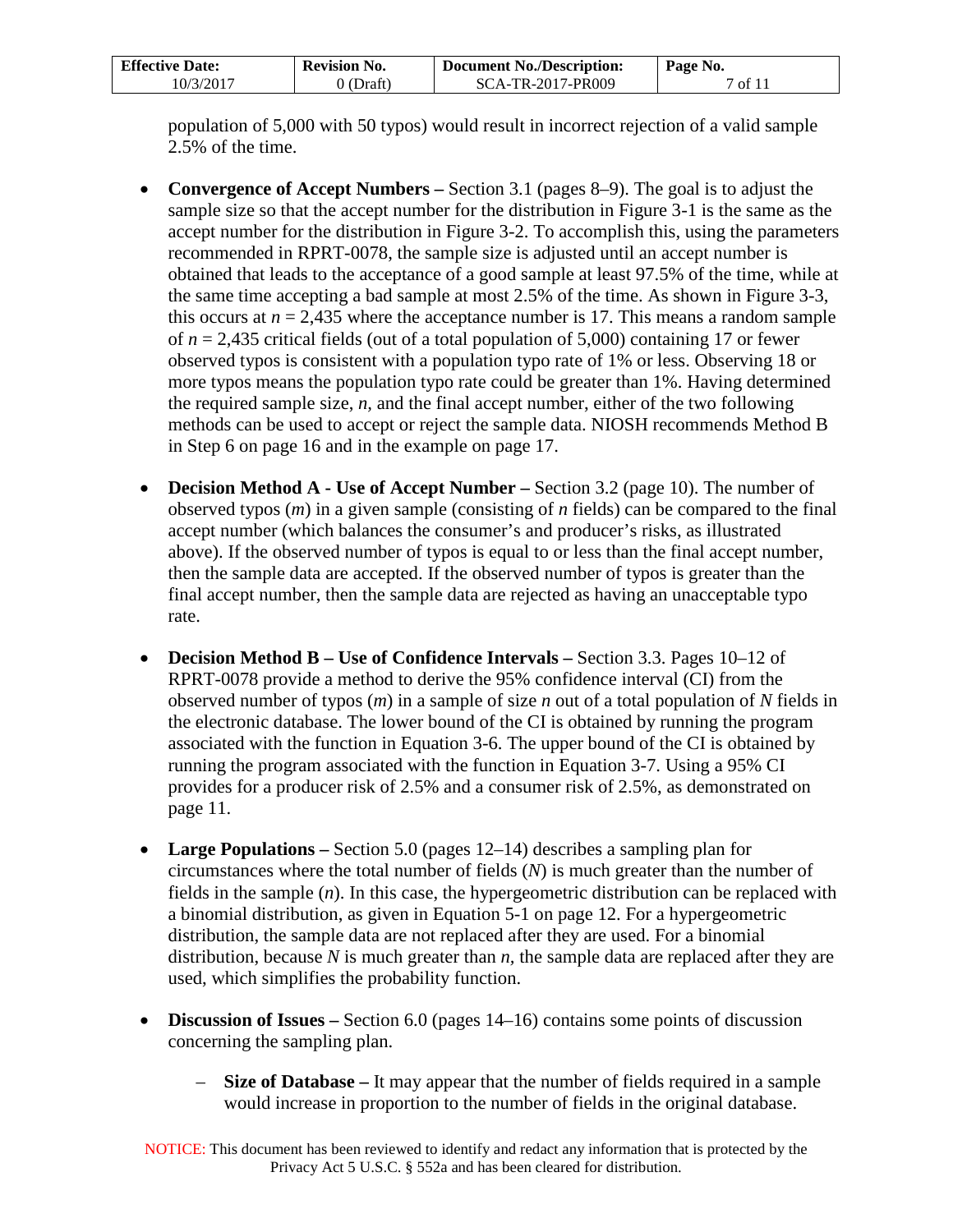| <b>Effective Date:</b> | <b>Revision No.</b> | <b>Document No./Description:</b> | Page No. |
|------------------------|---------------------|----------------------------------|----------|
| 10/3/2017              | (Draft)             | SCA-TR-2017-PR009                | 8 of 11  |

However, as illustrated in Figure 6-1 (page 15), the sample size for the hypergeometric distribution (dotted line) approaches the binomial distribution (solid line) as the number of total fields increase. As the number of fields in the total population becomes infinite, the required number of fields in the sample increases to  $n = 4,511$  for the set of parameters used to construct the curves in Figure 6-1 (i.e., risk  $= 2.5\%$ , 1% maximum typo rate, etc.).

- **Fields in a Database Are Independent** The results of one type of field in a database do not influence the results of another type of field in a database. For example, if the analysis from a sample for the critical fields passes the typo test, but the analysis of a sample for all fields fails the typo test, then that database fails.
- **Sampling Frame** Generally, it is more expedient to select the field values from the electronic database and compare them to the corresponding fields in the hardcopy, instead of the other way around.
- **Example** Section 8.0 (pages 17–18) provides an example of sampling a database. The following parameters were used in this example:
	- *N* = 157,336 critical fields, and 314,672 noncritical fields (472,008 fields total)
	- An acceptable error rate (the AQL) of  $\gamma = 0.005$  for critical, and 0.025 for all fields
	- An unacceptable error rate (the LTPD) of  $\theta = 0.01$  for critical, and 0.05 for all fields
	- A producer's risk of *α* = 0.025
	- A consumer's risk of  $\beta$  = 0.025

Running the appropriate program using these parameters results in the recommendation to sample 4,511 critical fields and 874 all fields.

The critical-field sample data were drawn from the electronic database and compared to the corresponding hardcopy data; a total of 4 typos were found. Using the appropriate program, as illustrated on page 17, the 95% CI was determined to be 2.42E-4 to 2.27E-3, which was below the LTPD level of 0.01. Therefore, the critical-field sample passed the typo test.

The all-field sample data were drawn from the electronic database and compared to the corresponding hardcopy data; a total of 33 typos were found. Using the appropriate program, as illustrated on page 18, the 95% CI was determined to be 0.0261 to 0.0526, which contains the LTPD level of 0.05. Therefore, the all-field sample failed the typo test. Therefore, the electronic database in its current condition is not useful under these testing parameters.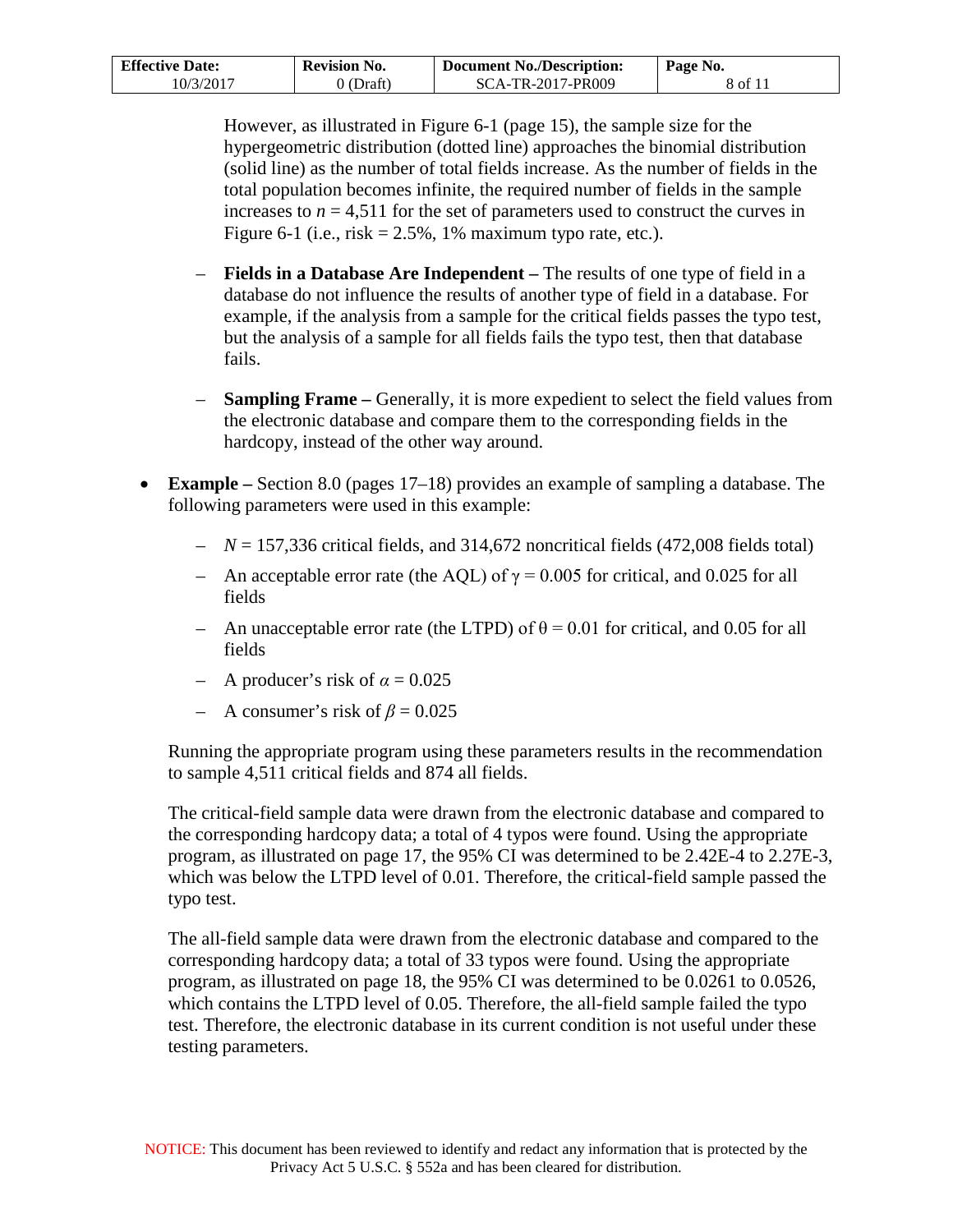| <b>Effective Date:</b> | <b>Revision No.</b> | <b>Document No./Description:</b> | Page No. |
|------------------------|---------------------|----------------------------------|----------|
| 10/3/2017              | 0 (Draft)           | SCA-TR-2017-PR009                | 9 of 11  |

# **3.0 SC&A'S EVALUATION OF ORAUT-RPRT-0078**

<span id="page-8-0"></span>The following is a summary of SC&A's evaluation of the approach, statistical analysis, and documentation used by NIOSH in developing RPRT-0078.

### <span id="page-8-1"></span>**3.1 EVALUATION OF NIOSH'S APPROACH TO SAMPLING PLAN**

SC&A did not identify any issues with the general approach used in RPRT-0078 to develop a sampling plan.

## <span id="page-8-2"></span>**3.2 EVALUATION OF NIOSH'S STATISTICAL METHODS**

SC&A evaluated the statistical methods employed by NIOSH in RPRT-0078 for developing a sampling plan and found that it is an application of hypothesis testing with alpha (*α*) and beta (*β*) to determine whether the percentage of defects (i.e., entries with one or more typos) is within acceptable levels. The use of the binomial approximation for large populations, confidence intervals for the number of defectives, operating characteristic (OC) curves, and the example provide useful insight about how and why the plan works.

## <span id="page-8-3"></span>**3.2.1 Parameters**

The assumptions underlying the sampling plan are clearly stated in RPRT-0078 but scattered throughout the text. Therefore, while SC&A concurs with NIOSH's sampling plan, there are several important parameters (some are fixed and some are variables) that could affect the derived values. These parameters and their impacts need to be considered when being used for dose reconstruction purposes. The following is an outline of these items, which apply to both the critical fields and all fields.

#### • **Fixed parameters:**

- Total population (*N*)
- Total number of typos in population (M)
- **Variable parameters:** Each of these values will be selected independently for the critical fields and all fields by the user. Because the values selected may affect the results of the analyses, they are listed here as variables:
	- Variable 1: Producer's risk *α* (NIOSH recommends 0.025, i.e., 2.5% for both critical and all fields)
	- Variable 2: Consumer's risk *β* (NIOSH recommends 0.025, i.e., 2.5% for both critical and all fields)
	- Variable 3: Acceptable error rate (AQL) *γ* (NIOSH recommends 0.005 [i.e., 0.5%] for critical fields, and 0.025 [i.e., 2.5%] for all fields)
	- Variable 4: Unacceptable error rate (LTPD) *θ* (NIOSH recommends 0.01 [i.e., 1%] for critical fields, and 0.05 [i.e., 5%] for all fields)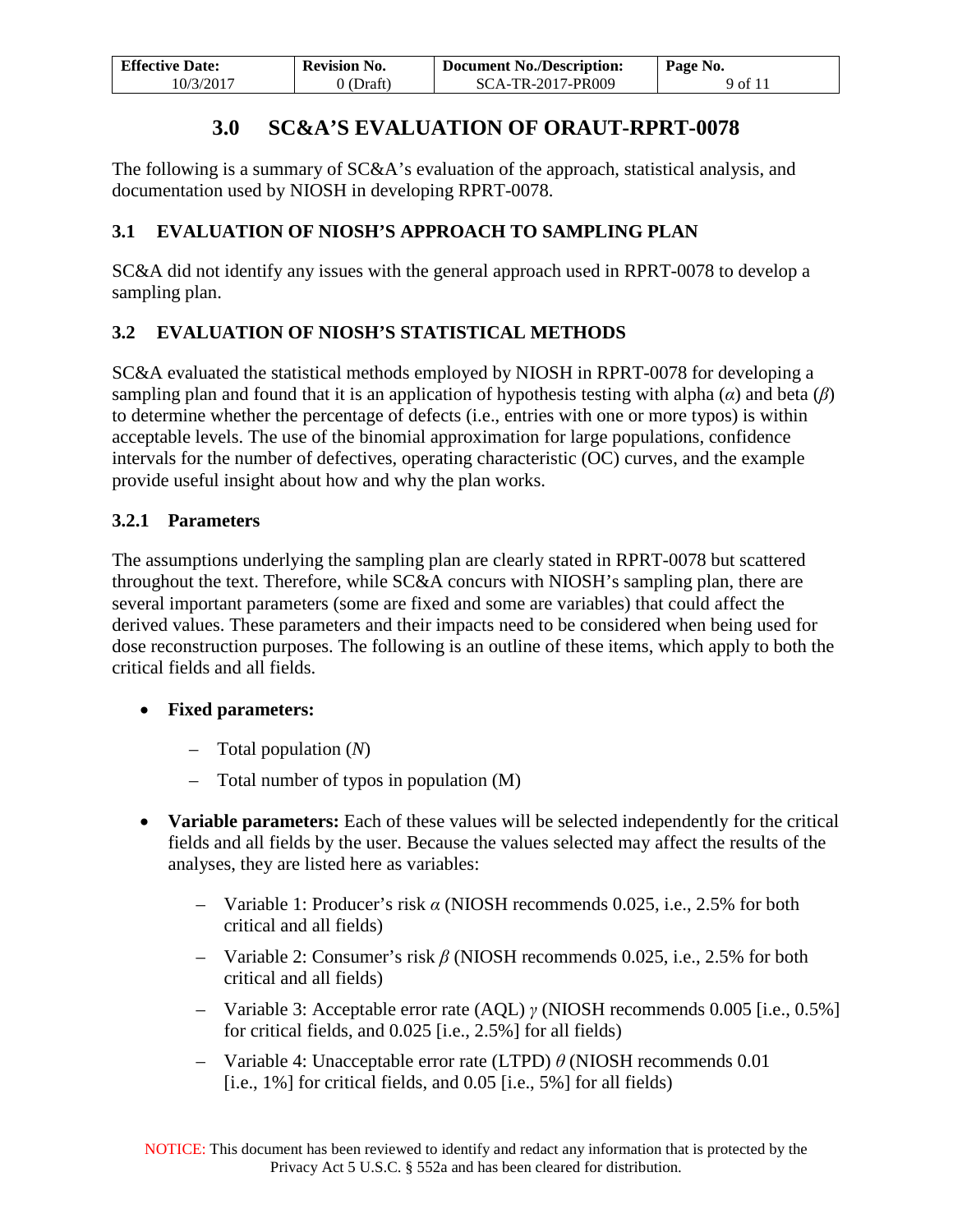| <b>Effective Date:</b> | <b>Revision No.</b> | <b>Document No./Description:</b> | Page No. |
|------------------------|---------------------|----------------------------------|----------|
| 10/3/2017              | 0 (Draft)           | SCA-TR-2017-PR009                | 10 of 11 |

- **Derived or observed values:** Each of these values will be determined independently for the critical fields and all fields:
	- The value of the number of fields to be sampled (*n*) under a given set of fixed and variable parameters
	- The value of the accept number (i.e., the number of typos in a sample of *n* fields) that balances the producer's and consumer's risk
	- The number of typos observed (*m*) in a sample of *n* fields
	- The OC curve
	- $-$  The CI

#### <span id="page-9-0"></span>**3.2.2 Changes in Parameters**

**Consumer's risk**  $\beta$ **: Increasing the consumer's risk**  $\beta$  **(in the examples in RPRT-0078,**  $\beta$  = 0.025) increases the probability that a given sample would be accepted, but it also increases the risk of accepting a sample where the typo rate in the population exceeds the desired upper limit of typos (in this case, 1% for critical fields and 5% for all fields).

**Producer's risk** *α***:** Likewise, decreasing the producer's risk *α* (in the examples in RPRT-0078,  $\alpha$  = 0.025) increases the probability that a given sample would be accepted, but it also increases the risk of accepting a sample where the typo rate in the population exceeds the desired upper limit of typos (in this case, 1% for critical fields and 5% for all fields).

**Acceptable error rate (AQL)** *γ***:** The probability of accepting only a good sample is increased as the value of AQL ( $\gamma$ ) is decreased (in the examples in RPRT-0078, the value of  $\gamma$  was 0.005 for critical fields and 0.025 for all fields). However, decreasing the AQL value also increases the probability of discarding a good sample.

**Unacceptable error rate (LTPD)**  $\theta$ **:** The probability of accepting a bad sample is increased as the value of LTPD ( $\theta$ ) is increased (in the examples in RPRT-0078, the value of  $\theta$  was 0.01 for critical fields and 0.05 for all fields). However, increasing the LTPD value also increases the probability of accepting a good sample.

#### <span id="page-9-1"></span>**3.3 EVALUATION OF DOCUMENTATION IN ORAUT-RPRT-0078**

SC&A's review of RPRT-0078 did not identify any notable documentation or clarification issues.